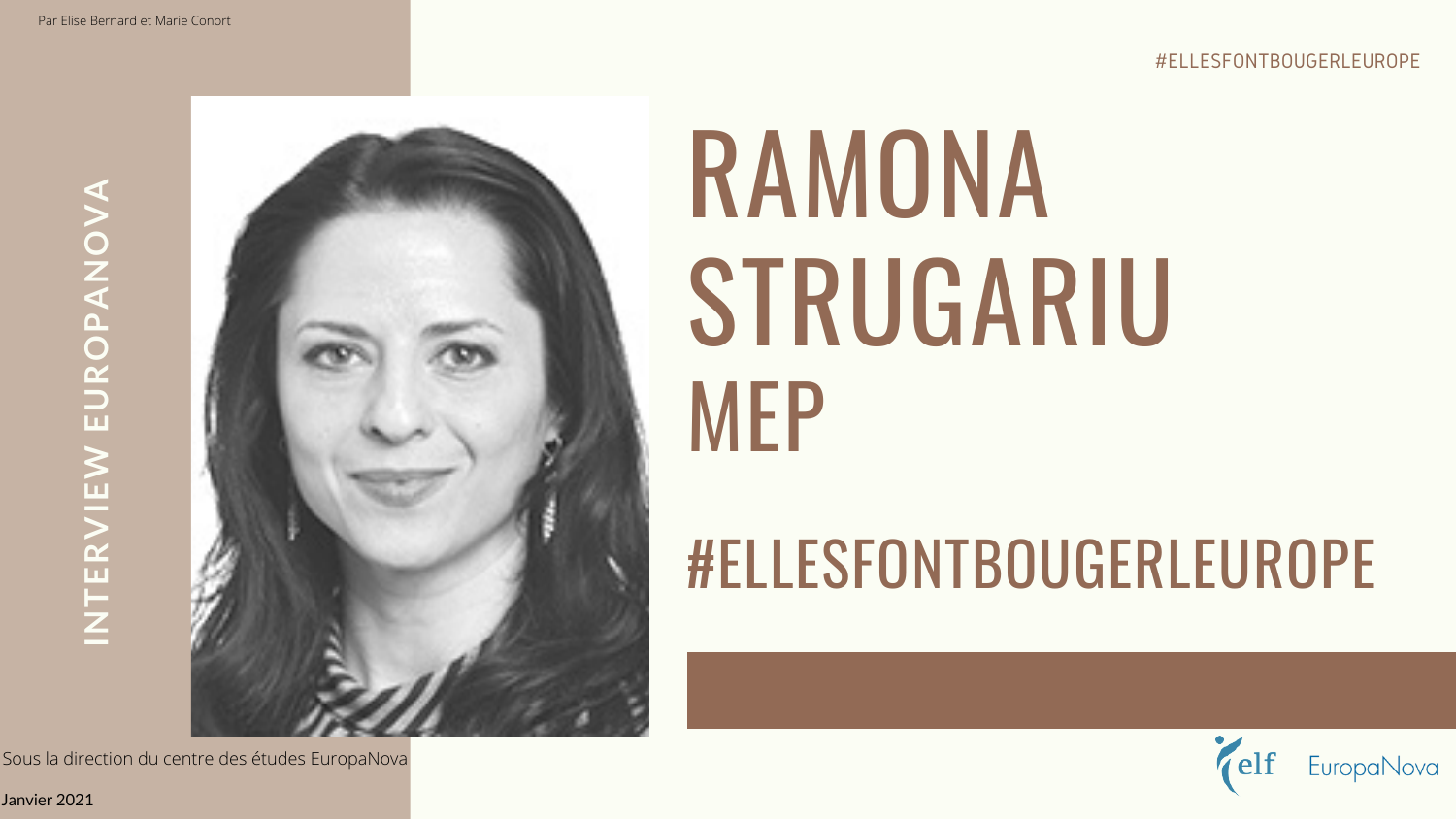## CONTEXT

 $\bigcup$ 

In Europe, the gender gap between women and men is still very present. While women are slightly more educated than men, the gap is widening considerably in the professional environment, the environment of action and influence.

These conditions do not seem to make it easier for women to act and decide to build the Europe of tomorrow. This is why EuropaNova has decided to create the Scientific Council of Women Acting for Tomorrow's Europe. Ecology, finance, business, academic professions or national and community institutions.... Everywhere, many women are rising to the highest level of decision-making, it is important to value their action.

They are moving Europe" is a programme of both studies and actions, carried out by and with the help of students and doctoral students from the Europanova network, which chooses to highlight the female profiles who are acting in Europe and for Europe.

O

NTE $\bm{\times}$ T

### Interview conducted as part of the #ellesfontbougerleurope project



### #ELLESFONTBOUGERLEUROPE

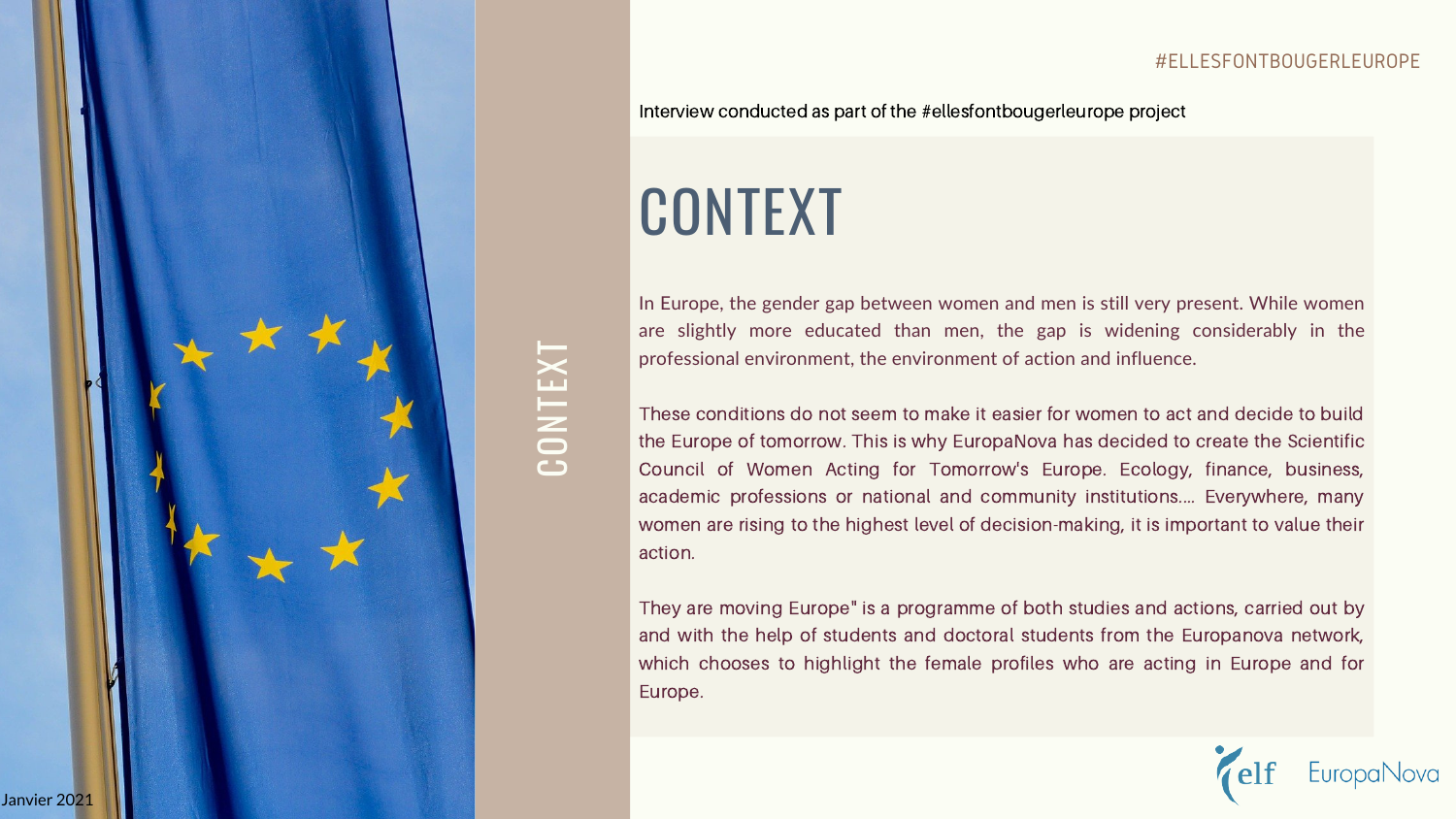What has been your journey to reach the position you currently hold? And have you felt, during your career, that being a woman could be an obstacle, or at least have an influence on your career path? If so, **how did you overcome it?**

I was one of the many people taking to the streets for justice, rule of law and the end of corruption in Romania. For many years before that, I was part of international organisations fighting for human rights, bringing support and knowledge to various communities in Romania, trying to make a difference. Over time I realised that this contribution, no matter how hard we work to make it happen in one community, will be a temporary and limited one, with no profound or systemic effect for the society. After a flourishing period – the years after Romania's joining the EU - the political perspectives of my country were growing darker, once the populist socialdemocrat party, descending from the former communist party came to power. Corruption was growing, people were leaving the country and looking for a better place in Europe or worldwide in order to fulfil their dreams of a better life.

Then 2015 came, the year of the Collectiv fire, a tragic incident in a night club in Bucharest which caused 65 deaths and hundreds of injured people. At the time, I was a Brussels-based Law graduate, with a master in European Law, a vast experience in the non-governmental sector and a fresh job in the European Parliament. The lives lost in that fire were a tribute paid to corruption, negligence, incompetence, indifference of a government and political representatives who should have put people's safety and care on the first place. Instead, they proved arrogant, unprepared and eager to lie in order to hide a rotten system.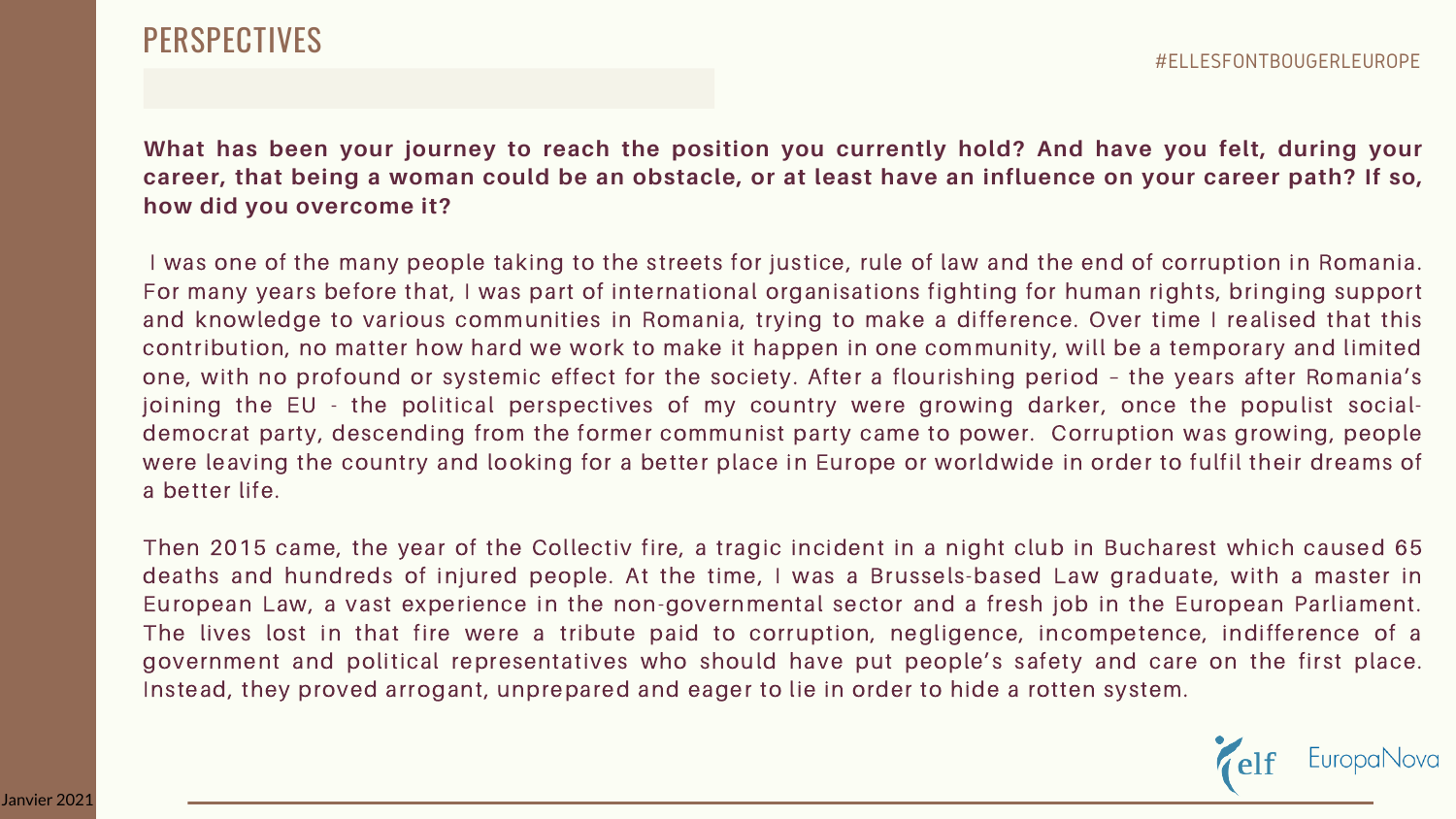

There were massive protests triggered by the way this event was handled by the authorities. The government fell, new hope was on the way – with a technocrat government trying to fix things until the elections. But one year later, the socialists came to power again with a large majority and Romania suddenly found itself in the darkest period of all its post-communist years, democracy wise, because the first target of the newly installed government became the rule of law.

That was the trigger for my decision to step into politics. I realised that unless a new generation of politicians would take over and literally rock the country – like we wrote on our banners while taking to the streets – the democracy and all the European values that we treasured were in great danger.

I decided to join a brand-new political party and help build it from scratch. It was a huge challenge – PLUS is a basket of technocrats who had enough of the lies and the incompetence of the classical parties and decided to move forward towards a new thinking in politics – very disruptive for the old Romanian system. It was also the most beautiful and complex construction project I have ever got involved into. In only one year, together with our Alliance partners from USR, we won a refreshing and outstanding 22,4% in the elections for the European Parliament.

I have never felt, in all this time, that being a woman could be an obstacle for what I wanted to accomplish, nor did I have time to reflect upon it too deeply, because I was busy doing my job as a professional and as a young politician committed to people, values and work.

As a matter of fact, the first time and one of the extremely few times when I was told straight into the face that I was a woman, therefore irrelevant, was more than 20 years ago,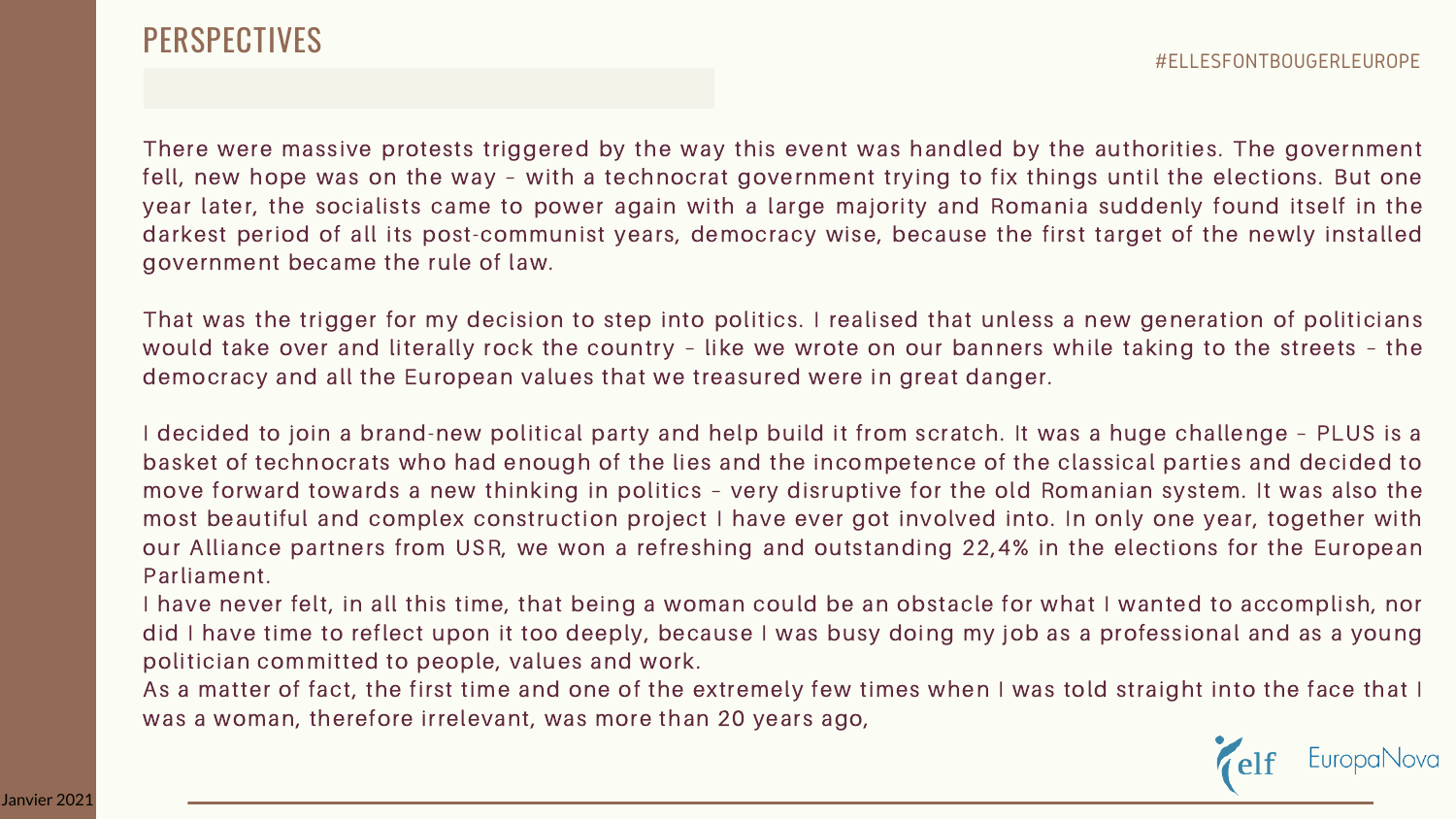

when I was the very young team leader of an American organisation and one of my volunteers - dean of a wellknown US University – told me that he would never obey a 20 something years old woman. I looked into his eyes and replied that he always had a choice not to, provided that he took his luggage and firm principles and travelled back with them to the US, because right then and there, under my responsibility, the rules were different and equal for everyone. And that was it, we settled it, afterwards things went well until the end of the programme.

## What dimension do you think the European Union should explore in the future? What are the key values **that you would like to see its representatives uphold?**

Its bridges, this is what the European Union should explore. All of them. Everything that can bring us closer, harmonise our rules, promote and share our cultures and experiences. The European leaders should look at what makes people within the EU borders feel and act more united, more solidary with each other. It is a long term bet on education and humanity, that we must win.

It is not an easy task, because individualism lies within human nature and the governing rules of populism bare no generosity or long-term people-oriented goals. But with resilience and leadership, strong leadership, we can do it.

We need to defend our core values, those we've been born from, as free and powerful nations forming a Union of values: rule of law, freedom of expression, respect for human rights, dignity, equality before the law and fair justice for all. We need, by all means, to continuously defend our democracies and our peace. There is no disproportionate price to pay to protect all of the above.